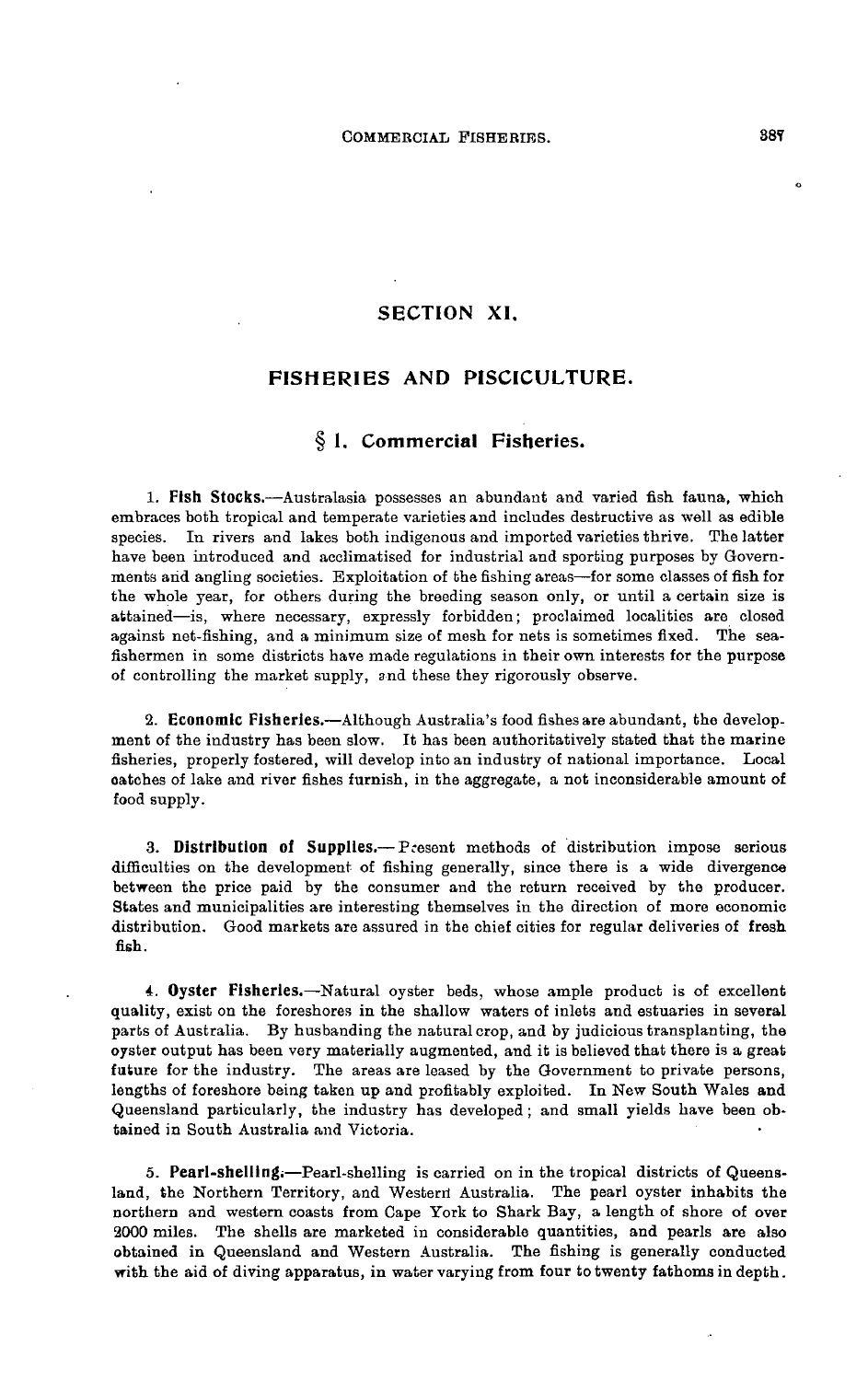### 388 FISHEBIES STATISTICS.

In Queensland and Northern Territory the beche-de-mer industry is carried on, and tortoiseshell is obtained on the coasts. Experiments have been made in cultivating the pearl oyster on suitable banks. In October 1911 a pearl weighing 178 grains, and valued at £3000, was obtained at Broome. Further details regarding pearl-shelling are given in Official Year Book No. 6, p. 463.

The system of licensing boats and men engaged in the pearling industry restricts, in the States where it is in force, indiscriminate exploiting of the areas, and returns a small revenue.

Poaching in Australian territorial waters has long been rife, particularly on the north-west coast, and measures have recently been taken to check it.

In accordance with the " White Australia" policy, it has been determined that the employment of coloured labour in the pearl-shelling industry shall be restricted, and ultimately cease altogether. After 31st December, 1913, permits to indent Asiatics for the pearling fleet ceased, and all divers employed upon the luggers will eventually be white men. Experienced divers from England have been engaged. It is believed that practical difficulties which may arise in the transition period will be overcome. In March 1912 the Commonwealth Government appointed a Royal Commission to inquire into the pearling industry generally, and particularly as regards its labour problems. The Commission commenced its work at Cairns, Queensland, on 30th April, 1912. Evidence of a valuable nature has been taken in various centres; a progress report was presented in October 1913, and minutes of evidence, appendices, etc., were published in December 1913.

## **§ 2. Fisheries Statistics.**

**1. Estimates for the Commonwealth.**—The returns given below have been furnished by the State departments. Estimates and approximations, where shewn, are official. The data do not generally lend themselves to presentation on a uniform scheme, but the principal facts have been compiled as far as possible for the Commonwealth.

## **GENERAL FISHERIES (EXCLUDING EDIBLE OYSTERS, PEARLSHELL AND BECHE-DE-MER), COMMONWEALTH, 1913.**

| State.                                                                                                                                               |                                                            | No. of<br><b>Boats</b>                             | Value of<br>Boats and                                               | No. of<br>Men Em-<br>ployed.                            |                                                                | Total Take of                                                                 | Value of Take.                                                         |                                                                 |
|------------------------------------------------------------------------------------------------------------------------------------------------------|------------------------------------------------------------|----------------------------------------------------|---------------------------------------------------------------------|---------------------------------------------------------|----------------------------------------------------------------|-------------------------------------------------------------------------------|------------------------------------------------------------------------|-----------------------------------------------------------------|
|                                                                                                                                                      |                                                            | Engaged.                                           | Equip-<br>ment.                                                     |                                                         | Fish.                                                          | Lobsters.                                                                     | Fish.                                                                  | Lobsters.                                                       |
| New South Wales<br><b>Victoria</b><br>$\ddotsc$<br>Queensland<br>South Australia<br>Western Australia<br>Tasmania <sup>*</sup><br>Northern Territory | <br><br>$\cdots$<br><br>$\ddotsc$<br>$\cdots$<br>$\ddotsc$ | No.<br>681<br>717<br>316<br>950<br>273<br>170<br>7 | £<br>29,655<br>51.982<br>15.749<br>31.000<br>20,984<br>9,771<br>350 | No.<br>2,712<br>968<br>616<br>1,232<br>572<br>300<br>28 | cwt.<br>135,139<br>96,300<br>37,860<br>85,000<br>*34.000<br>72 | doz.<br>9,732<br>37,355<br>$\cdots$<br>24,000<br>12,347<br>10.773<br>$\cdots$ | 136,907<br>88,918<br>39,356<br>161.000<br>$*_{42,000}$<br>20,965<br>90 | £<br>4,379<br>11,571<br><br>9,000<br>3.704<br>2,225<br>$\cdots$ |
| Commonwealth                                                                                                                                         |                                                            | 3,114                                              | 159.491                                                             | 6.428                                                   | 1388.371                                                       | 94.207                                                                        | 489,236                                                                | 30.879                                                          |

• Estimated. 1159,515 dozen. J Exclusive of Tasmania.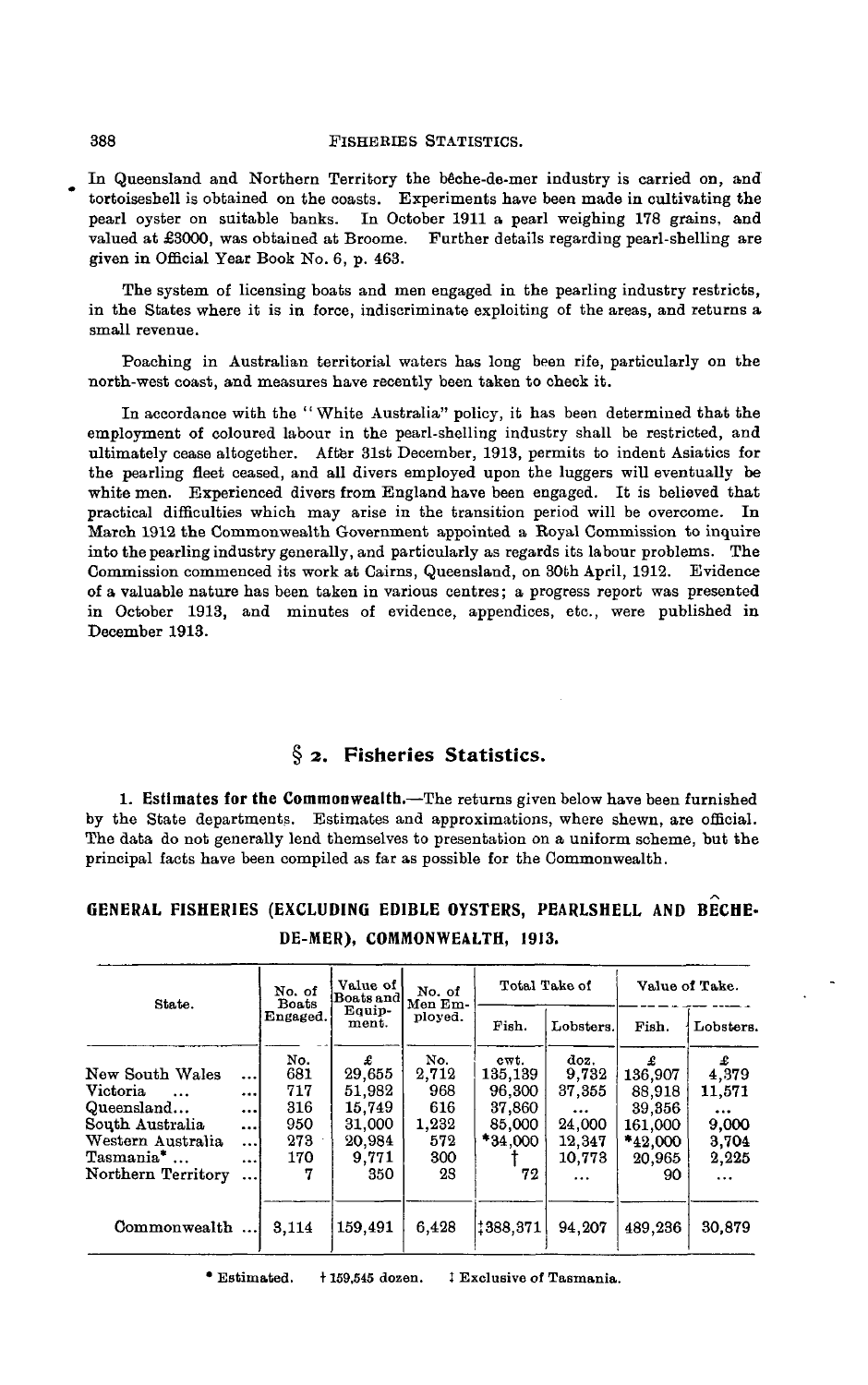### FISHERIES STATISTICS. 389

| State.                                                 |                          | Number<br>оf        | Value of<br>Boats and!    | Number<br>Ωf<br>Men Em-<br>ployed | Number<br>οf         | Length of<br>Foreshore             | Oysters Taken.               |                               |
|--------------------------------------------------------|--------------------------|---------------------|---------------------------|-----------------------------------|----------------------|------------------------------------|------------------------------|-------------------------------|
|                                                        |                          | Boats<br>Engaged.   | Equip-<br>ment.           |                                   | Leases.              | in<br>Leases.                      | Quantity.                    | Value.                        |
| New South Wales                                        | $\cdots$                 | No.<br>327          | £<br>9.678                | No.<br>337                        | No.<br>1,896         | Miles.<br>279                      | cwt.<br>34,646               | £<br>44,773                   |
| Victoria<br>$\ddotsc$<br>Queensland<br>South Australia | $\cdots$<br>$\cdots$     | $\cdots$<br>94<br>7 | $\cdots$<br>12,600<br>660 | $\cdots$<br>139<br>11             | $\cdots$<br>654<br>宋 | $\cdots$<br>$\bullet$              | $\cdots$<br>32,589<br>$-819$ | $\cdots$<br>27,793            |
| Western Australia<br>Tasmania                          | $\cdots$<br><br>$\cdots$ | <br>$\cdots$        | $\cdots$<br>              | $\cdots$<br>$\ddotsc$             | $\cdots$<br>         | $\ddotsc$<br>$\ddotsc$<br>$\cdots$ | $\ddotsc$<br>$\cdots$        | 1,638<br>$\cdots$<br>$\cdots$ |
| Northern Territory                                     |                          | $\ddotsc$           |                           | $\cdots$                          | $\cdots$             | $\cdots$                           | $\cdots$                     | $\cdots$                      |
| Commonwealth                                           |                          | 428                 | 22,938                    | 487                               | 2,550 <sup>†</sup>   | ٠                                  | 68.054                       | 74.204                        |

### **EDIBLE OYSTER FISHERIES, COMMONWEALTH, 1913.**

J.

\* Figures not available. t Exclusive of figures for South Australia.

 $\ddot{\phantom{0}}$ 

# PEARL, PEARLSHELL, AND BECHE-DE-MER FISHERIES, COMMONWEALTH, 1913.

| State.           | Number<br>оf<br><b>Boats</b><br>En-<br>gaged. | Value of<br>Boats and<br>Equip-<br>ment. | Num-<br>ber of<br>Men<br>Em-<br>ployed. | Quantity<br>of<br>Pearlshell<br>obtained. | Value of<br>Pearlshell<br>obtained. | Value<br>οf<br>Pearls<br>ob-<br>tained. | Value of<br>Bêche-de-<br>mer<br>obtained. | Quantity<br>of Tor-<br>ob-<br>tained. | Value<br>of Tor-<br>toiseshelltoiseshell<br>ob-<br>tained. |
|------------------|-----------------------------------------------|------------------------------------------|-----------------------------------------|-------------------------------------------|-------------------------------------|-----------------------------------------|-------------------------------------------|---------------------------------------|------------------------------------------------------------|
|                  | No.                                           | £                                        | No.                                     | Tons.                                     | £                                   | £                                       | £                                         | lbs.                                  | £                                                          |
| N.S.W.           | $\ddotsc$                                     |                                          | $\cdots$                                | $\cdots$                                  |                                     |                                         | $\cdots$                                  | $\cdots$                              | $\cdots$                                                   |
| Victoria         | $\cdots$                                      |                                          | $\cdots$                                |                                           | $\cdots$                            | $\cdots$                                | $\cdots$                                  |                                       | $\cdots$                                                   |
| Q'sland          | 180                                           | 60,000                                   | 1,300                                   | 466                                       | 92,000                              | $*8.265$                                | 29,268                                    | 1,167                                 | 625                                                        |
| S. Aust.         | $\cdots$                                      | $\cdots$                                 | $\cdots$                                |                                           |                                     |                                         | $\cdots$                                  | $\cdots$                              | $\cdots$                                                   |
| W. Aust.         | 379                                           | 202,550                                  | 2,743                                   | 1.489                                     | 240.776                             | 88,050                                  | $\cdots$                                  |                                       |                                                            |
| Tas.<br>$\cdots$ | $\cdots$                                      |                                          | $\cdots$                                |                                           |                                     | $\cdots$                                | $\cdots$                                  | $\cdots$                              | $\cdots$                                                   |
| N. Terr.         | 39                                            | 4,605                                    | 234                                     | 59                                        | 13,661                              | 1.415                                   | 1.675                                     | 215                                   | 225                                                        |
| $C'$ with.       | 598                                           | 267,155                                  | 4,277                                   | 2,014                                     | 346,437                             | 97,730                                  | 30.943                                    | 1.382                                 | 850                                                        |

\* Exclusive of pearls obtained by Japanese divers, for which no record is obtained; esti-mated at about £25,000.

| PUBLIC REVENUE FROM FISHERIES, COMMONWEALTH, 1913. |  |
|----------------------------------------------------|--|
|----------------------------------------------------|--|

| State.                               |                        | Licenses.         | Leases.              | Fines and<br>Forfeitures. | Other<br>Sources. | Total.            |
|--------------------------------------|------------------------|-------------------|----------------------|---------------------------|-------------------|-------------------|
| New South Wales                      | $\cdots$               | 1.228             | £<br>5,848           | £<br>391                  | £<br>404          | 7,871             |
| Victoria<br>$\cdots$<br>Queensland   | <br>                   | $\cdots$<br>2,146 | $\cdots$<br>3,630    | $\ddotsc$<br>2            | <br>11            | $\cdots$<br>5,789 |
| South Australia<br>Western Australia | $\cdots$<br>$\cdots$   | 446<br>2,866      | $\cdots$<br>1,603    | 20<br>49                  | $\cdots$<br>26    | 466<br>4,544      |
| Tasmania*<br>Northern Territory      | $\ddotsc$<br>$\ddotsc$ | 622<br>71         | $\cdots$<br>$\cdots$ | 18<br>$\cdots$            |                   | 641<br>71         |
| Commonwealth                         |                        | 7,379             | 11,081               | 480                       | 442               | 19,382            |

**\* Returns incomplete; refer mainly to Fisheries Board of Hobart.**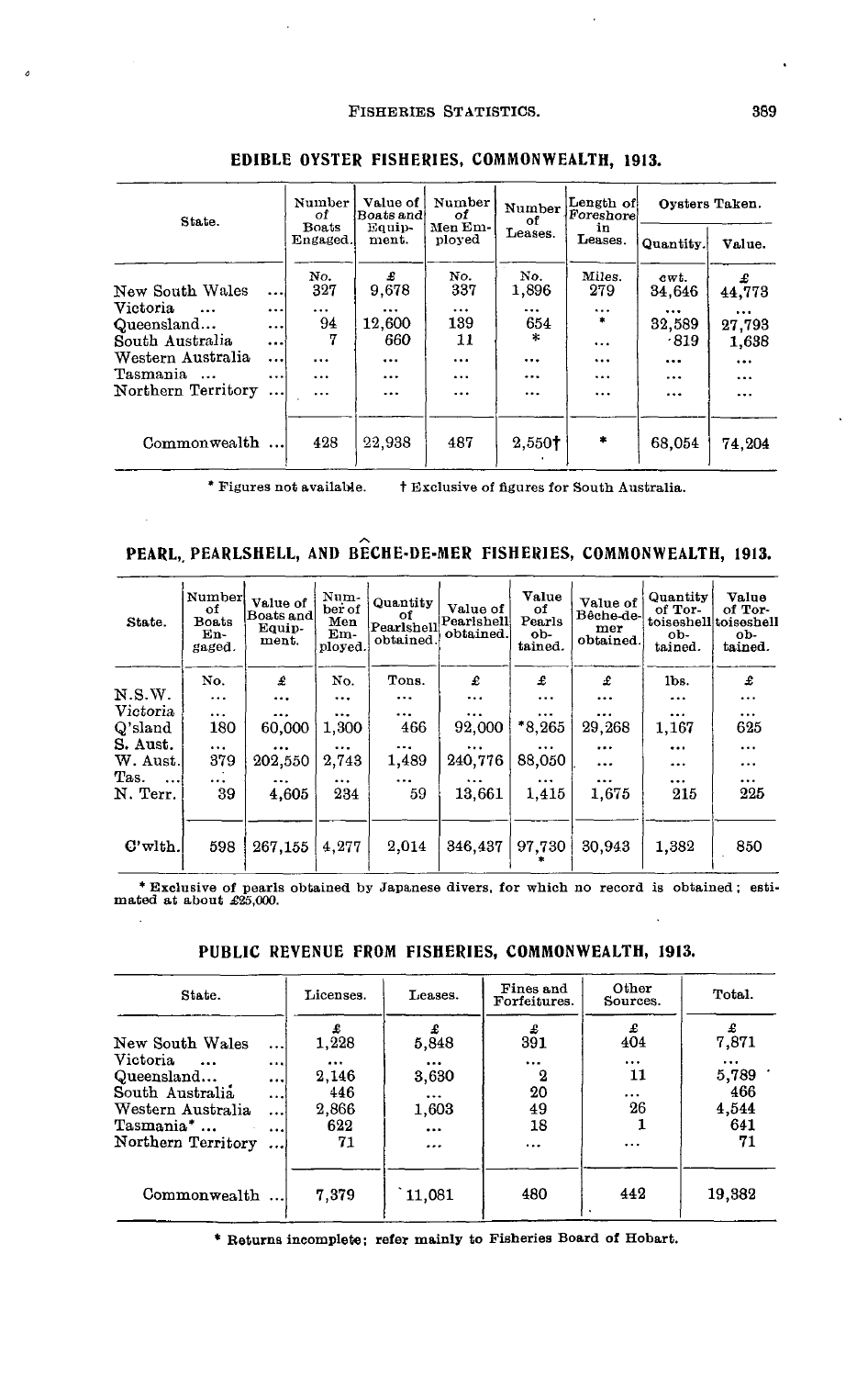| Particulars.                                       | 1909.   | 1910.    | 1911.     | 1912.    | 1913.    |
|----------------------------------------------------|---------|----------|-----------|----------|----------|
| General Fisheries-                                 |         |          |           |          |          |
| No. of boats engaged<br>$\ddotsc$                  | 3,101   | 3,088    | 2,593     | 2,898    | 3.114    |
| men employed<br>$\ddotsc$<br>$\ddot{\phantom{a}}$  | 5,492   | 5,515    | 4,405     | 6,114    | 6,428    |
| Fish obtained—                                     |         |          |           |          |          |
| Quantity<br>cwt.<br>$\cdots$                       | 298,351 | 341,6591 | 350,828\$ | 391,168: | 388,371‡ |
| Value<br>£                                         | 276,672 | 381,182  | 474,027   | 497, 345 | 489,236  |
| Lobsters obtained—Value, £                         | 16,078  | 22,172   | 27,718    | 27,840   | 30,879   |
|                                                    |         |          |           |          |          |
| Edible Oyster Fisheries-                           |         |          |           |          |          |
| No. of boats engaged*<br>$\cdots$                  | 139     | 113      | 482       | 485      | 428      |
| men employed*<br>$\ddotsc$<br>$\ddot{\phantom{a}}$ | 175     | 174      | 589       | 518      | 487      |
| Oysters obtained-                                  |         |          |           |          |          |
| cwt.<br>Quantity<br>$\cdots$                       | 59,109† | 59,854   | 64,397    | 58,113   | 68,054   |
| £l<br>Value<br>$\ddotsc$                           | 63,192+ | 60,769   | 77,080    | 79,933   | 74,204   |
|                                                    |         |          |           |          |          |
| Public Revenue from Fisheries                      |         |          |           |          |          |
| Licenses<br>£<br>$\ddotsc$                         | 8,812   | 5,496    | 4,833     | 5.576    | 7,379    |
| £<br>Leases<br>                                    | 7.446   | 9,842    | 11,583    | 11,668   | 11,081   |
| £<br>Fines and forfeitures                         | 142     | 180      | 345       | 495      | 480      |
| £<br>Other sources<br>$\ddotsc$                    | 649     | 742      | 386       | 625      | 442      |
|                                                    |         |          |           |          |          |
| £<br>Total revenue                                 | 17,049  | 16,260   | 17,147    | 18,364   | 19,382   |

#### **GENERAL AND OYSTER FISHERIES, COMMONWEALTH, 1909 to 1913.**

\* Queensland and South Australia only for years 1909 and 1910. There are practically no yeter fiberies in Victoria, Western Australia, and Tasmania. + New South Wales and Queens-<br>hand only.

## **PEARL, PEARL-SHELL AND BECHE-DE-MER FISHERIES, COMMONWEALTH,\* 1909 to 1913.**

| Particulars.                 |           |           | 1909.   | 1910.   | 1911.   | 1912.    | 1913.   |
|------------------------------|-----------|-----------|---------|---------|---------|----------|---------|
| No. of boats engaged         |           | $\ddotsc$ | 567     | 586     | 578     | 607      | 598     |
| No. of men employed          |           | $\ddotsc$ | 3,883   | 4,038   | 4,052   | 4,291    | 4,277   |
| Pearlshell obtained-         |           |           |         |         |         |          |         |
| Quantity                     |           | tons      | 1,770   | 1,853   | 1.717   | 2,103    | 2,014   |
| Value                        | $\cdots$  | £         | 270,256 | 299,143 | 327,444 | 530,298  | 346,437 |
| Pearls obtained <sup>†</sup> |           |           |         |         |         |          |         |
| Value                        | $\cdots$  | £         | 77.788  | 94.768  | 87,713  | 106.3751 | 97,730: |
| Bêche-de-mer obtained-       |           |           |         |         |         |          |         |
| Quantity                     |           | tons      | 352     | 251     | 323     | 450      | 625     |
| Value                        | $\cdots$  | £l        | 16.410  | 10,088  | 17,712  | 25,142   | 30,943  |
| Tortoiseshell obtained-      |           |           |         |         |         |          |         |
| Quantity                     | $\cdots$  | lbs.      | 3,532   | 2,070   | 1,056   | 1.302    | 1,382   |
| Value                        | $\ddotsc$ | £         | 1,739   | 998     | 572     | 785      | 850     |
|                              |           |           |         |         |         |          |         |

\* Queensland, Northern Territory and Western Australia only. There is no production in the other States. + As returned. *I* Exclusive of pearls obtained by Japanese divers, estimated at other States.<br>£25,000.

## **§ 3. Oversea Trade in Fish.**

That the development of the fishing industry in Australia leaves much to be desired is evident from the fact' that the import of preserved fish into the Commonwealth is very large. The figures for the trade are as follows:—

÷,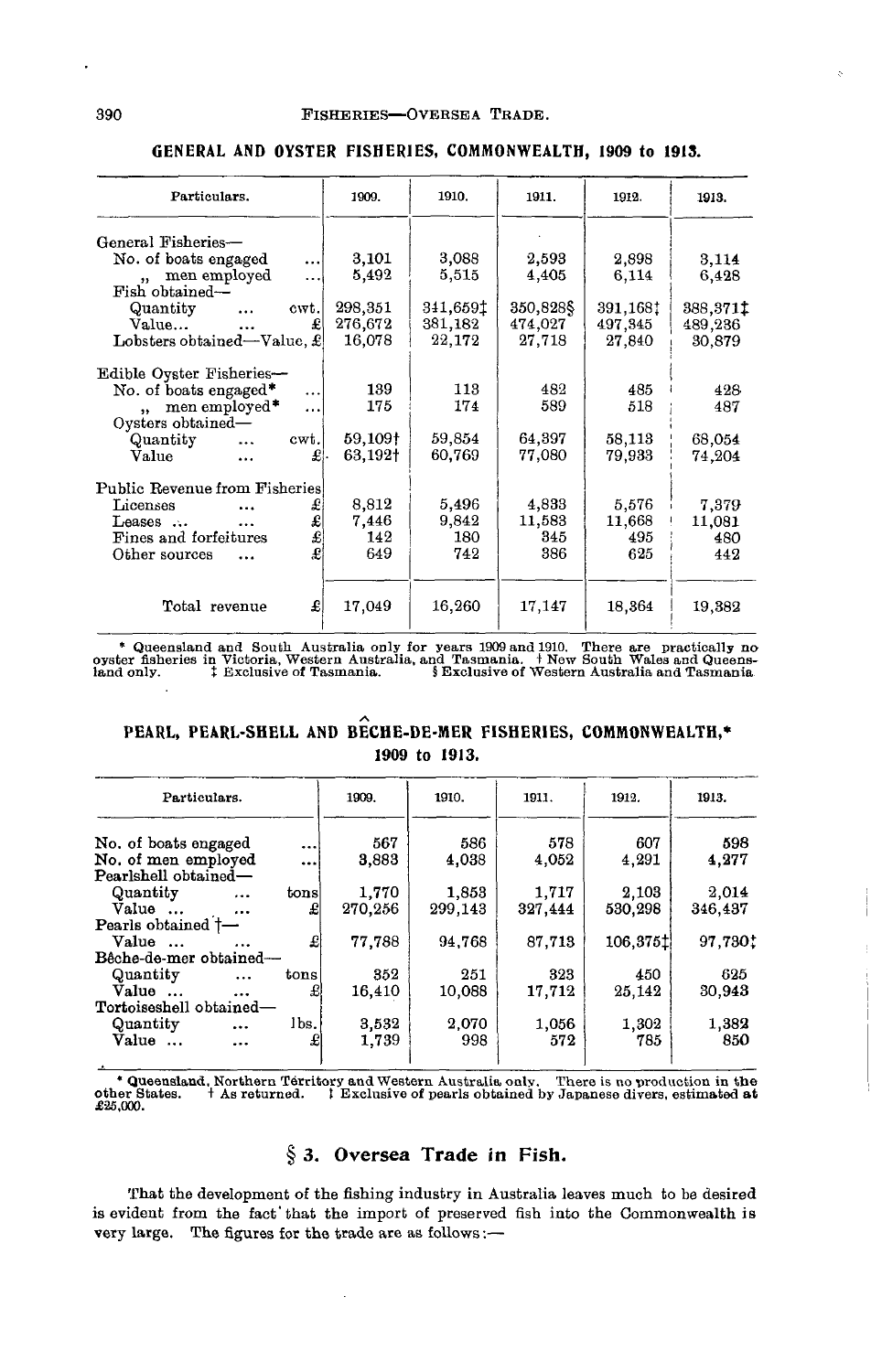| Classification.                                                                              |                            |                                                  | 1909.                                                               | 1910.                                                              | 1911.                                                              | 1912.                                                              | 1913.                                                              |
|----------------------------------------------------------------------------------------------|----------------------------|--------------------------------------------------|---------------------------------------------------------------------|--------------------------------------------------------------------|--------------------------------------------------------------------|--------------------------------------------------------------------|--------------------------------------------------------------------|
| Fresh (oysters)<br>preserved<br>Fresh, or<br>cold process<br>Potted<br><br>Preserved in tins | $\cdots$<br>by<br><br><br> | cwt.<br>£<br>cwt.<br>£<br>cwt.<br>£<br>cwt.<br>£ | 10,580<br>4,989<br>11,355<br>20,785<br>22,082<br>137,860<br>371,620 | 9,640<br>4,805<br>11,248<br>23,001<br>25,408<br>154,547<br>466,381 | 7,152<br>3,462<br>20,455<br>44,536<br>26.024<br>148.846<br>443,049 | 8,765<br>5,279<br>25,673<br>56,396<br>35,506<br>194,092<br>606,969 | 8,912<br>5.281<br>34,172<br>78,510<br>37.644<br>171,733<br>525,996 |
| Smoked, dried and n.e.i.                                                                     |                            | cwt.<br>£                                        | 21,667<br>47.096                                                    | 19.448<br>42,918                                                   | 21,605<br>52,289                                                   | 26.472<br>76,327                                                   | 24,629<br>70,605                                                   |
| Total                                                                                        |                            | cwt.t<br>£                                       | 181.462<br>466.572                                                  | 194,883<br>562,513                                                 | 198,058<br>569,360                                                 | 255,002<br>780.477                                                 | 239,446<br>718.036                                                 |

## **IMPORTS OF FISH, COMMONWEALTH, 1909 to 1913.**

*'* Not available. t Exclusive of potted fisb.

### **EXPORTS OF FISH (AUSTRALIAN PRODUCE), 1909 to 1913.**

COMMONWEALTH.

| Classification.                                                                                      |          |                        | 1909.                           | 1910.                           | 1911.                           | 1912.                          | 1913.                          |
|------------------------------------------------------------------------------------------------------|----------|------------------------|---------------------------------|---------------------------------|---------------------------------|--------------------------------|--------------------------------|
| Fish, fresh,<br>smoked, or<br>preserved by cold process<br>Preserved in tins, dried,<br>salted, etc. |          | cwt.<br>£<br>cwt.<br>외 | 994<br>2,896<br>6,746<br>15.556 | 912<br>1,963<br>5.346<br>17,532 | 248<br>1.026<br>6,891<br>23,185 | 137<br>436<br>38,268<br>35,827 | 114<br>367<br>11,334<br>40,573 |
| Total                                                                                                | $\cdots$ | cwt.                   | 7,740<br>18.452                 | 6.258<br>19,495                 | 7,139<br>24,211                 | $\cdot$ .<br>38,405<br>36,263  | 11,448<br>40.940               |

Although a considerable development has taken place lately in the fish preserving industry, there is for .the Commonwealth an excess of imports over exports amounting approximately to £450,000 in 1909, £540,000 in 1910, £545,000 in 1911, £745,000 in 1912, and £680,000 in 1913.

The exports of pearlshell and tortoiseshell are given hereunder for the five years 1909-13 :—

## **EXPORTS OF PEARLSHELL AND TORTOISESHELL, 1909 to 1913.**

|                        | Article. |          |            | 1909.             | 1910.             | 1911.             | 1912.             | 1913.             |
|------------------------|----------|----------|------------|-------------------|-------------------|-------------------|-------------------|-------------------|
| Pearlshell<br>$\cdots$ |          |          | cwt.<br>£l | 34,585<br>250.291 | 40,307<br>322,184 | 39,126<br>330,003 | 64.976<br>524,281 | 41,813<br>383,193 |
| Tortoiseshell          |          | $\cdots$ | lbs.<br>£  | 3,207<br>1,557    | 1,742<br>823      | 1,693<br>964      | 5,170<br>3.454    | 3,244<br>2,081    |

#### COMMONWEALTH.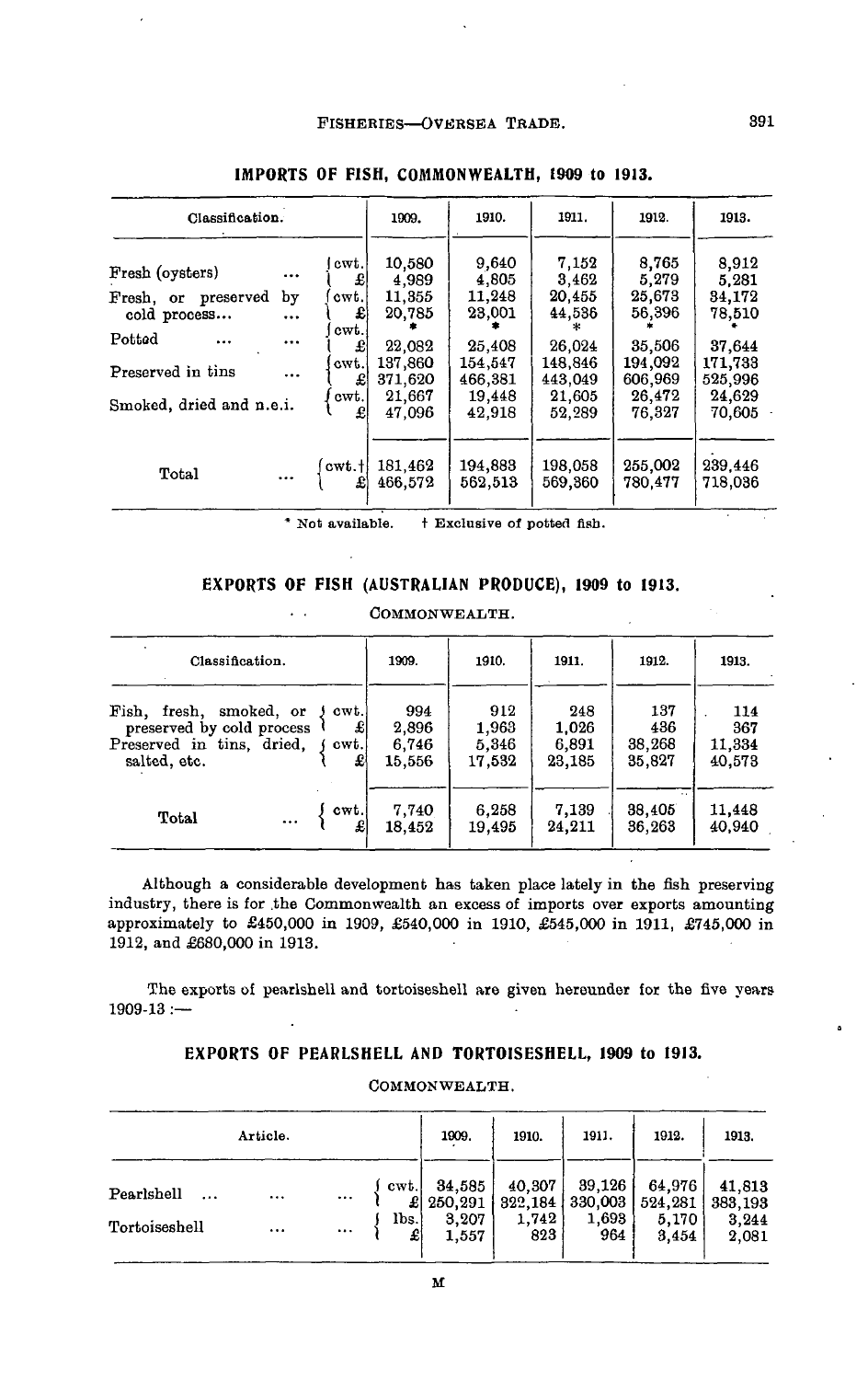### **§ 4. Development of the Fishing Industry.**

**1. Transport and Marketing.**—For many years the question of securing to the consumer a regular supply of wholesome fish at a moderate price has been under consideration. Where quick transport by rail or steamer is not provided, the catch of fish in tropical or sub-tropical waters can only be locally consumed, since speedy marketing is essential. Adequate refrigerating apparatus on railway waggons and coasting steamers and quick transport to centres of population might, however, alter the economic condition in a satisfactory direction. In the temperate regions there are adequate supplies close to the principal ports—a fact which is of considerable advantage, since short trips mean marketing of the produce in good condition, and less sea risks are incurred. At the present time the natural wealth of Australia in fish is exploited only to a very slight extent.

**2. Experiment and Culture.**—*The Existing Fisheries.* In many respects the fishing industry is capable of modification and development. A good deal has been effected by the State Governments in the way of experiment and culture. A uniform policy of development for Australia is desirable, and recommendations have been made that the Fisheries Departments of the various States should co-operate with the Federal Government with a view to increasing the productiveness of the Commonwealth waters ; and that uniform fisheries laws should be adopted by adjacent States.

All live fish arriving in Australia are examined on shipboard in order to prevent the importation of undesirable fish.

With the object of ascertaining something of the movements of oceanic fishes, as well as of those estuarine fishes which make periodical oceanic migrations, reports are furnished regarding the various kinds of fishes, etc., observed travelling along the coast, as well as the quantity and size of fish seen. Some very useful information has in this way been obtained.

Fuller details regarding the activities of the States in fish-culture are given in Official Year Book No. 6, pp. 471-2.

By arrangement with the Commonwealth Fisheries Department, members of the staff of the Australian Museum, Sydney, accompanied the F.I.S. *"Endeavour"* on various cruises. Specimens were collected, mounted for scientific purposes, and distributed to other Australian Museums, a considerable number being put aside for the Commonwealth Fishery Museum.

### **§ 5. The Commonwealth Department of Fisheries.**

**1. The Federal Council of Australasia.**—The Federal Council had power to legislate with regard to fisheries in Australasian waters beyond territorial limits. In its second session (opened 16th January, 1888), an Act was passed to regulate pearlshell and bêchede-mer fisheries in Australasian waters adjacent to Queensland ; and in the third session, opened shortly afterwards, the Act was made applicable to Western Australia. Upon the passing of the Commonwealth Constitution Act of 1900, however, the Federal Council ceased to exist.

**2. Commonwealth Investigations.—In** 1907 the Commonwealth Government decided to demonstrate what might be attained commercially by the application of modern methods. A Federal Investigation Ship, the *Endeavour,* was constructed specially for the work, and a Director of Fisheries was appointed. Cruises and experiments were immediately instituted. These shew that the Commonwealth possesses an asset of considerable value in her sea fisheries. The scope and results of the inquiries are set out in the reports issued by the Director.

**3. Scope of the Inquiry.**—The immediate scope laid down for the investigation was, shortly, as follows :—